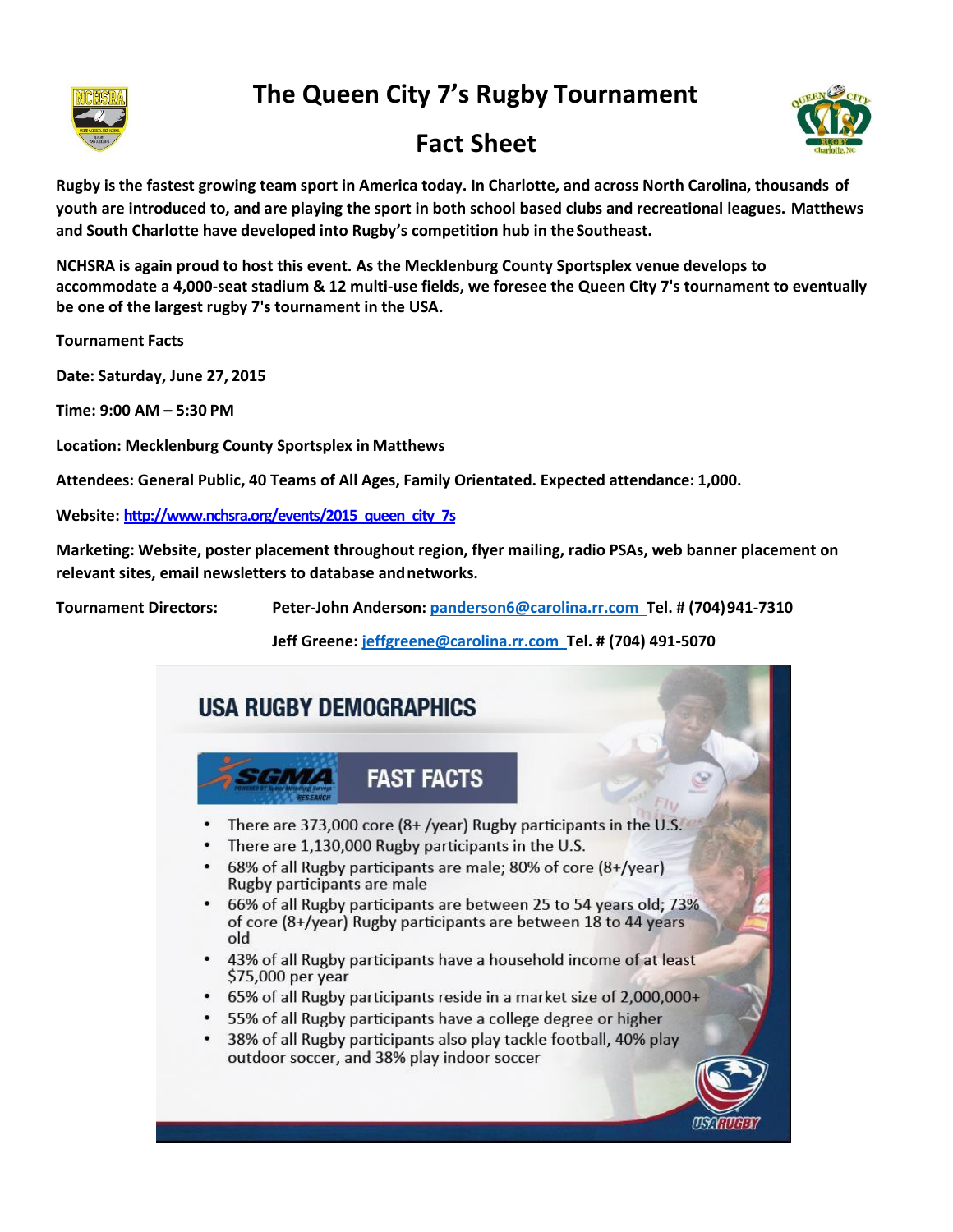# **NCHSRA Queen City Rugby 7's SponsorshipOpportunities**

### **Bronze, Silver and Gold Sponsors will receive the following:**

- **A banner ad on our event web page with a link to your website.**
- **• Your Company Banner displayed at the Mathews Sportsplex on the date of the tournament. (Sponsorsupplied)**
- **• Sponsor's logo/name included in with link to your website on the Queen City 7's Facebook page.**
- **• Sponsor's website address printed in emails to participating teams.**

### **Sponsorship Levels**

These are general guidelines. We gratefully accept contributions of any level and will work with your organization to **provide adequate recognition for your contributions.**

|                                         | Banner Ad on Our<br>Event Web Page<br>With a Link to Your<br>Website | <b>Company Banner</b><br>Displayed at<br><b>Matthews Sports-</b><br>plex (supplied by<br>sponsor) | <b>Promotional Insert</b><br>in Participant<br>Packages | Your Name/<br>Company name<br>printed on event<br>t-shirts |
|-----------------------------------------|----------------------------------------------------------------------|---------------------------------------------------------------------------------------------------|---------------------------------------------------------|------------------------------------------------------------|
| <b>Gold Medal Sponsor</b><br>\$250.00   |                                                                      |                                                                                                   |                                                         |                                                            |
| Silver Medal Sponsor<br>\$150.00        |                                                                      |                                                                                                   |                                                         |                                                            |
| <b>Bronze Medal Sponsor</b><br>\$100.00 |                                                                      |                                                                                                   |                                                         |                                                            |

#### **Silver Medal Sponsors**

In addition to the Bronze Medal Sponsor benefits, Silver Medal Sponsors may supply promotional materials such as Flyers, Coupons and Giveaways to be inserted in the Queen City 7's participant packet. (Promotional materials must **be received by 6/20/15)**

#### **Gold Medal Sponsors**

In addition to the Silver Medal Sponsor benefits, Gold Medal Sponsors logo/name will be displayed on the event t**shirt. NCHSRA will also create a banner with your Company Logo to be displayed at the Matthews SportsPlex on the day of the tournament. (Sponsor must provide logo artwork by 6/5/15.)**

#### **Merchandise and Services**

**We also accept product donations. Snacks and Beverages, Apparel, Medical Services and Printing are just some ofthe goods and services that NCHSRA use during the course of the year. We are open to creative ideas. If you have a sponsorship idea for NCHSRA or the tournament please contact us.**